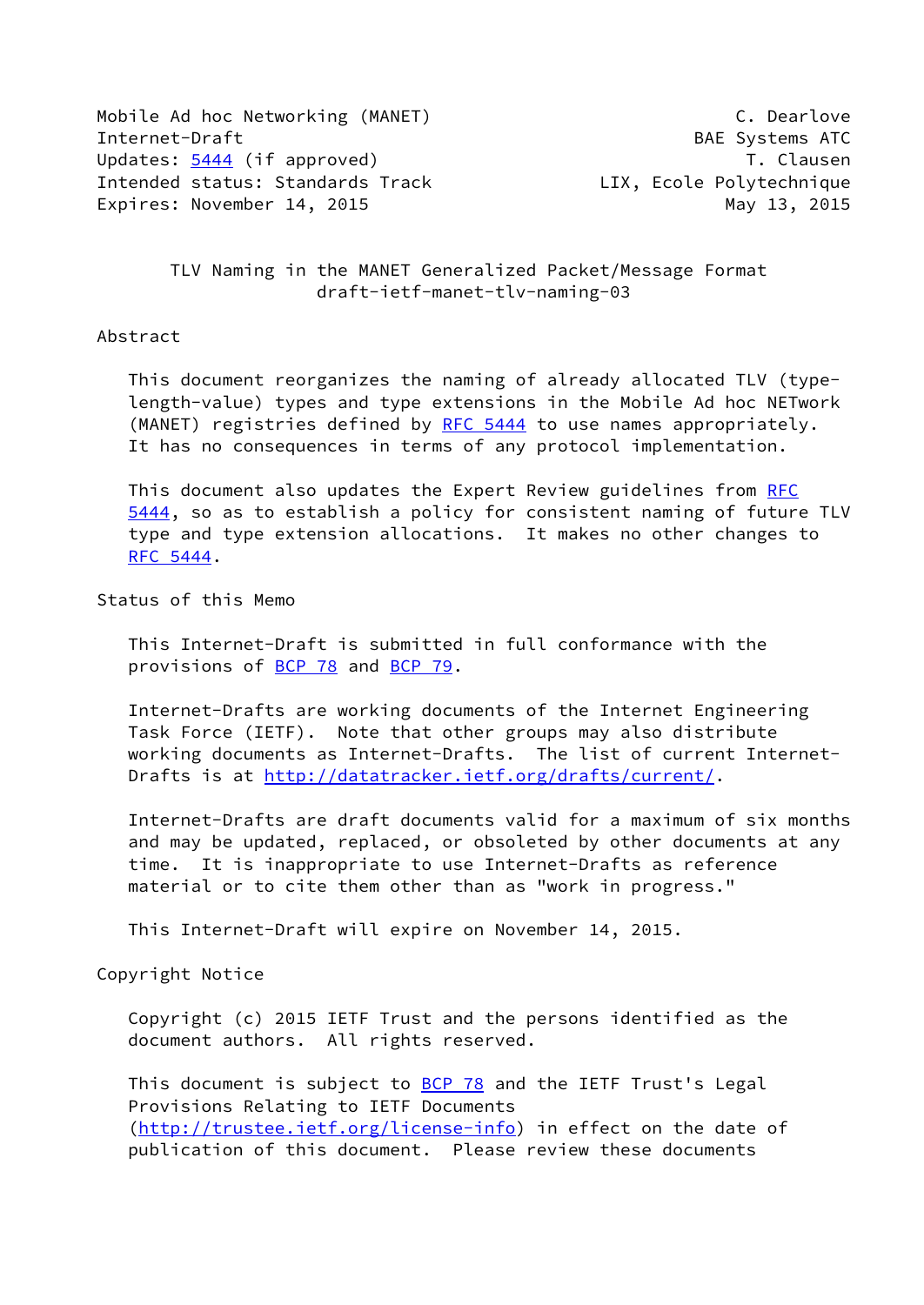Internet-Draft TLV Naming TLV Naming May 2015

 carefully, as they describe your rights and restrictions with respect to this document. Code Components extracted from this document must include Simplified BSD License text as described in Section 4.e of the Trust Legal Provisions and are provided without warranty as described in the Simplified BSD License.

Table of Contents

| 3.1. Expert Review: Evaluation Guidelines 5 |  |
|---------------------------------------------|--|
| 3.2. Updated IANA Registries 6              |  |
| 4. Security Considerations 13               |  |
|                                             |  |
|                                             |  |
|                                             |  |
|                                             |  |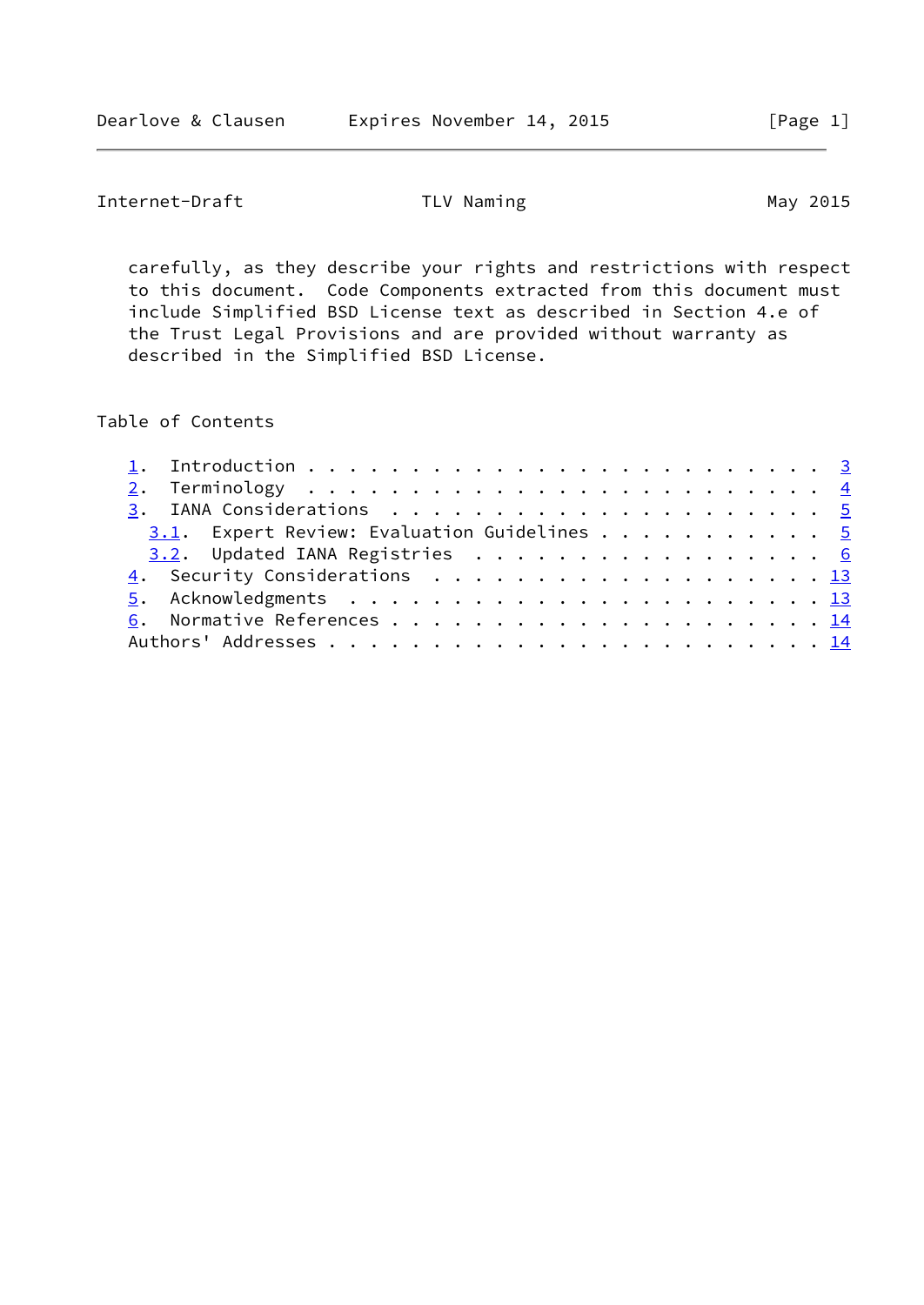Dearlove & Clausen Expires November 14, 2015 [Page 2]

<span id="page-2-1"></span>Internet-Draft TLV Naming The May 2015

### <span id="page-2-0"></span>[1](#page-2-0). Introduction

 This document reorganizes and rationalizes the naming of TLVs (type- length-value structures), defined by [\[RFC5444](https://datatracker.ietf.org/doc/pdf/rfc5444)] and recorded by IANA in the Mobile Ad hoc NETwork (MANET) Parameters registries "Packet TLV Types", "Message TLV Types", and "Address Block TLV Types".

 This document reorganizes the naming of already allocated Packet, Message and Address Block TLV types, and their corresponding Type Extensions, and updates corresponding IANA registries.

 TLVs have a type (one octet) and a type extension (one octet) which together form a full type (of two octets). A TLV may omit the type extension when it is zero, but that applies only to its representation, it still has a type extension of zero. A TLV type defines an IANA registry of type extensions for that type.

There have been two forms of TLV allocation.

 The first, but less common, form of allocation has been that allocation of the type has immediately defined (but not necessarily allocated) all the corresponding type extensions for versions of that type. This applies, for example, to the Address Block TLV LINK\_METRIC specified in [\[RFC7181](https://datatracker.ietf.org/doc/pdf/rfc7181)]. The LINK\_METRIC type extensions are all available for allocation for different definitions of link metric. It is appropriate in this case to apply the name LINK\_METRIC to the type, and also to all the full types corresponding to that type, as has been done. Type extensions can then be individually named, or can be simply referred to by their number.

 The second, more common, form of allocation has been that for a TLV type, only type extension 0, and possibly the type extension 1, are defined. An example is the Address Block TLV LINK\_STATUS defined in [\[RFC6130](https://datatracker.ietf.org/doc/pdf/rfc6130)], where only type extension 0 is allocated. It is not reasonable to assume that the remaining 255 type extensions will be allocated to forms of LINK\_STATUS. (Other forms of link status are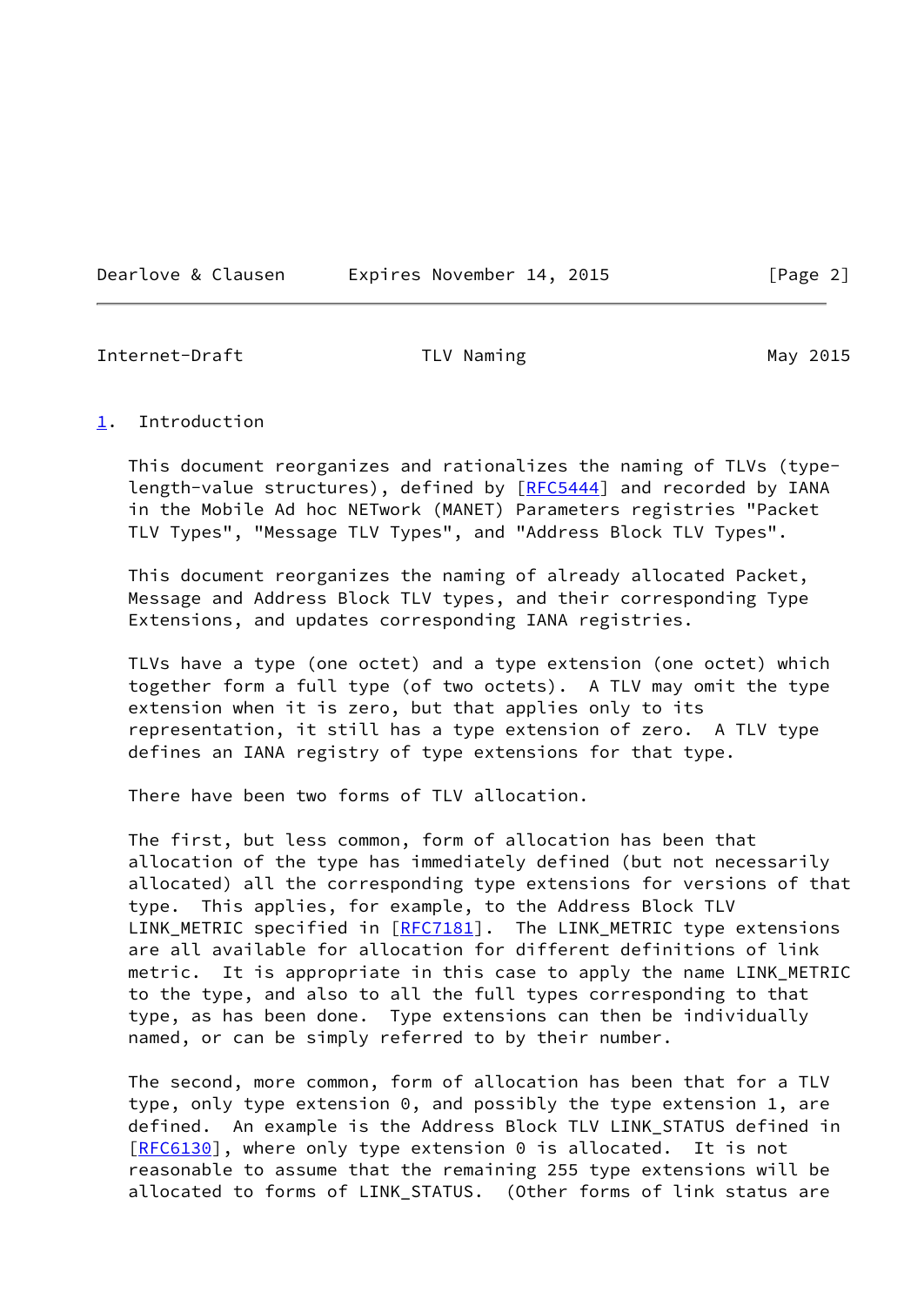already catered to by the introduction, in [[RFC7188\]](https://datatracker.ietf.org/doc/pdf/rfc7188), of a registry for values of the LINK\_STATUS TLV.) Thus the name LINK\_STATUS should be attached to that specific type extension for that type, i.e., to the full type, and not to the TLV type when used with all other type extensions therefore. This was, however, not done as part of the initial registration of this TLV type. Effectively, this leaves, for the LINK STATUS TLV type, the type extensions 1-255 either unavailable for allocation (if applying strictly the interpretation that they must relate to a LINK\_STATUS), or counterintuitively named for their intended function.

| Dearlove & Clausen | Expires November 14, 2015 | [Page 3] |
|--------------------|---------------------------|----------|
|--------------------|---------------------------|----------|

<span id="page-3-0"></span>Internet-Draft TLV Naming TLV Naming May 2015

 The purpose of this document is to change how names of the second form are applied, and recorded in IANA registries, and to provide guidelines and instructions for future TLV type allocations. This is to facilitate the addition of new TLVs using type extensions other than 0, but without them having inappropriate names attached. So, for example, LINK STATUS will become the name of the full type (as composed by the TLV type 3 and the TLV type extension 0), and will cease being the name of the TLV type 3. This leaves the question of how to name the type. As it is not clear what other TLVs might be defined for other type extensions of the same type, it is proposed to leave the type currently unnamed, specified only by number.

 This document also updates the Expert Review guidelines from [\[RFC5444](https://datatracker.ietf.org/doc/pdf/rfc5444)], so as to establish a policy for consistent naming of future TLV type and type extension allocations.

For clarity, all currently allocated TLVs in [\[RFC5497](https://datatracker.ietf.org/doc/pdf/rfc5497)], [\[RFC6130](https://datatracker.ietf.org/doc/pdf/rfc6130)], [\[RFC6621](https://datatracker.ietf.org/doc/pdf/rfc6621)], [[RFC7181\]](https://datatracker.ietf.org/doc/pdf/rfc7181) and [\[RFC7182](https://datatracker.ietf.org/doc/pdf/rfc7182)] will be listed in the IANA considerations section of this document, indicating no change when that is appropriate (such as the LINK\_METRIC TLV, and including both TLVs defined in [\[RFC6621](https://datatracker.ietf.org/doc/pdf/rfc6621)]). The only changes are of naming.

 Note that nothing in this draft changes the operation of any protocol. This naming is already used, in effect, in [[RFC6130](https://datatracker.ietf.org/doc/pdf/rfc6130)] and [\[RFC7181](https://datatracker.ietf.org/doc/pdf/rfc7181)], currently the main users of allocated TLVs. For example the former indicates that all usage of LINK\_STATUS refers to that TLV with type extension 0.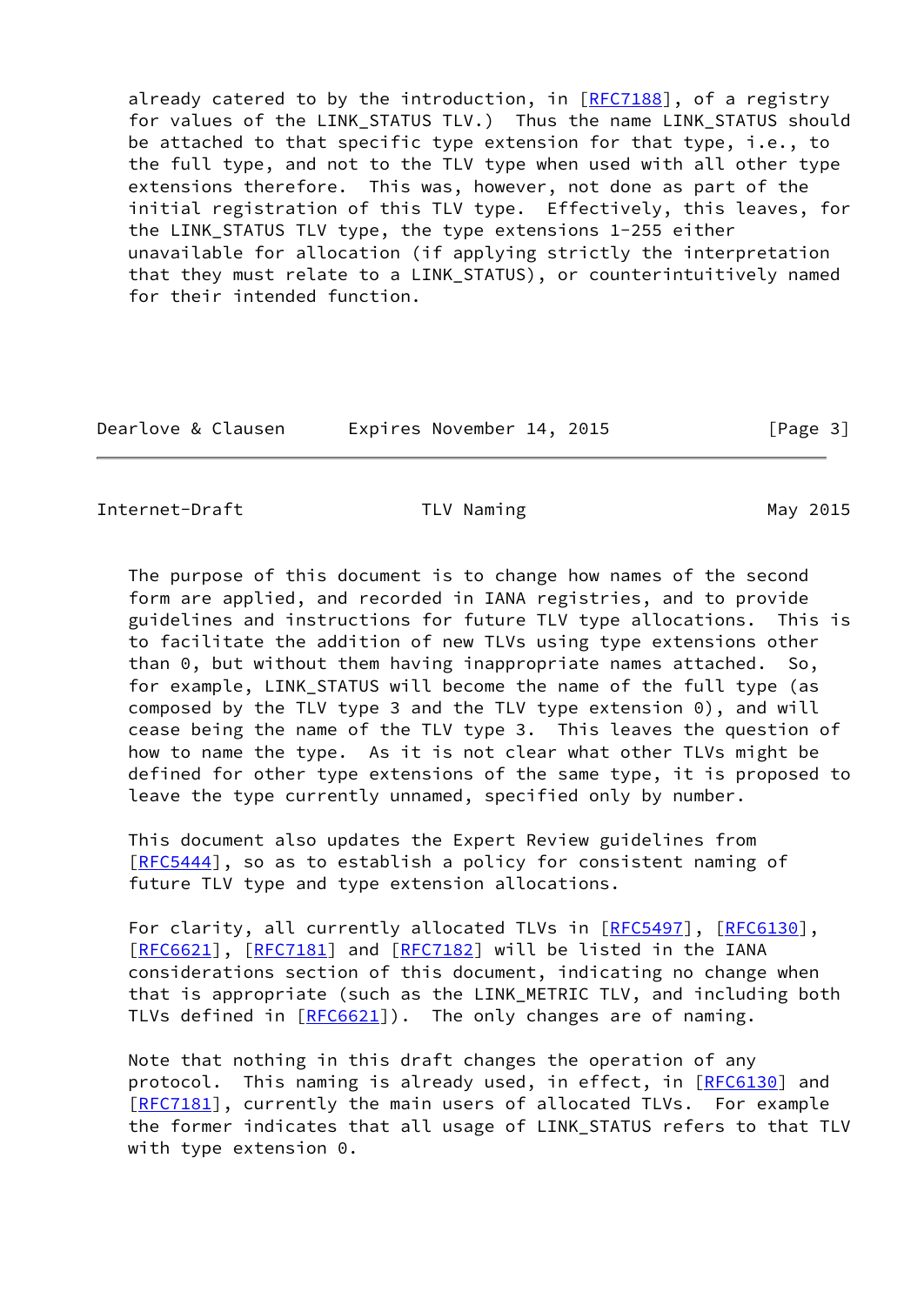# <span id="page-4-0"></span>[2](#page-4-0). Terminology

 The key words "MUST", "MUST NOT", "REQUIRED", "SHALL", "SHALL NOT", "SHOULD", "SHOULD NOT", "RECOMMENDED", "NOT RECOMMENDED", "MAY", and "OPTIONAL" in this document are to be interpreted as described in [\[RFC2119](https://datatracker.ietf.org/doc/pdf/rfc2119)].

 All references to elements such as packet, message and TLV in this document refer to those defined in [[RFC5444\]](https://datatracker.ietf.org/doc/pdf/rfc5444).

Dearlove & Clausen Lexpires November 14, 2015 [Page 4]

<span id="page-4-2"></span>Internet-Draft TLV Naming May 2015

# <span id="page-4-1"></span>[3](#page-4-1). IANA Considerations

 This document updates the Expert Review evaluation guidelines for Packet TLV Type, Message TLV Type, and Address Block TLV Type allocations, from [[RFC5444](https://datatracker.ietf.org/doc/pdf/rfc5444)], and updates the registries for already made allocations to follow these guidelines.

<span id="page-4-3"></span>[3.1](#page-4-3). Expert Review: Evaluation Guidelines

 For registration from the registries for Packet TLV Types, Message TLV Types, and Address Block TLV Types, the following guidelines apply, in addition to those given in section [6.1 in \[RFC5444\]](https://datatracker.ietf.org/doc/pdf/rfc5444#section-6.1):

- o If the requested TLV Type immediately defines (but not necessarily allocates) all the corresponding type extensions for versions of that type, then a common name SHOULD be assigned for the TLV type.
- o Otherwise, if the requested TLV Type does not immediately define all the corresponding type extensions for versions of that type, then a common name SHOULD NOT be assigned for that TLV type. Instead, it is RECOMMENDED that: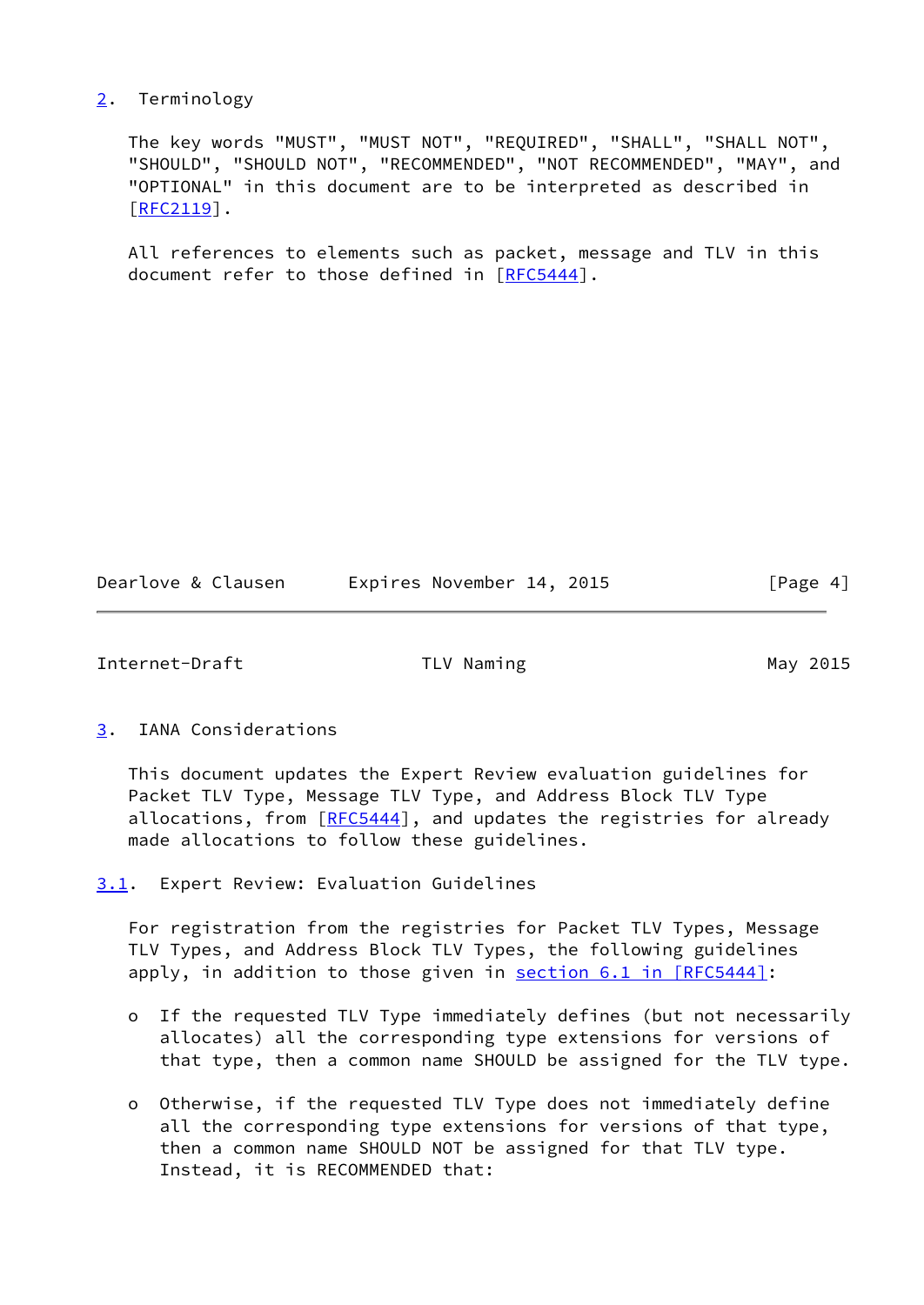- \* The "description" for the allocated TLV type be "Defined by Type Extension";
- \* For Packet TLV Types, that the Type Extension registry, created for the TLV Type, be named "Type XX Packet TLV Type Extensions", with XX replaced by the numerical value of the TLV Type.
- \* For Message TLV Types, that the Type Extension registry, created for the TLV Type, be named "Type XX Message TLV Type Extensions", with XX replaced by the numerical value of the TLV Type.
- \* For Address Block TLV Types, that the Type Extension registry, created for the TLV Type, be named "Type XX Address Block TLV Type Extensions", with XX replaced by the numerical value of the TLV Type.
- $*$  That when a new Type Extension is required that, unless there are reasons to the contrary, the next consecutive type extension is allocated and given a name. (Reasons to the contrary MAY include maintaining a correspondence between corresponding Packet, Message, and Address Block TLVs, and reserving type extension zero if not yet allocated.)

Note that the former case is unchanged by this specification, this

| Dearlove & Clausen | Expires November 14, 2015 | [Page 5] |
|--------------------|---------------------------|----------|
|--------------------|---------------------------|----------|

<span id="page-5-1"></span>Internet-Draft TLV Naming The May 2015

 currently includes TLV types named ICV, TIMESTAMP and LINK\_METRIC, and the HELLO Message-Type-specific TLVs defined in [\[RFC6621](https://datatracker.ietf.org/doc/pdf/rfc6621)].

<span id="page-5-0"></span>[3.2](#page-5-0). Updated IANA Registries

 The following changes all apply to the IANA registry "Mobile Ad hoc NETwork (MANET) Parameters". For clarity, registries that are unchanged, including those that define all type extensions of a TLV type, are listed as unchanged.

The IANA registry "Packet TLV Types" is unchanged.

The IANA Registry "ICV Packet TLV Type Extensions" is unchanged.

The IANA Registry "TIMESTAMP Packet TLV Type Extensions" is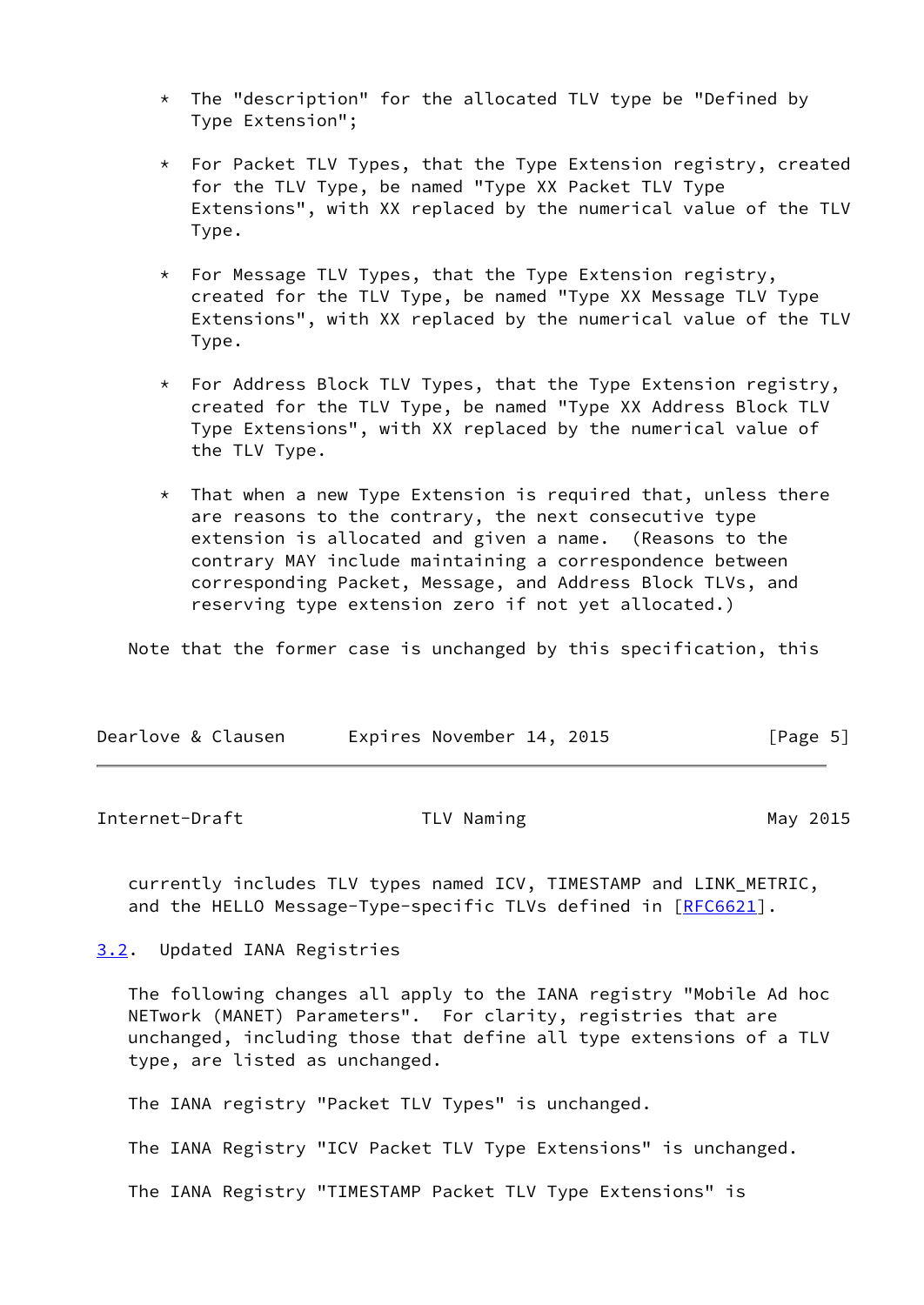unchanged.

The IANA Registry "Message TLV Types" is changed to Table 1.

| Type                                                    | Description                                                                                                                                                                                                     | Reference                                                                                                           |
|---------------------------------------------------------|-----------------------------------------------------------------------------------------------------------------------------------------------------------------------------------------------------------------|---------------------------------------------------------------------------------------------------------------------|
| 0<br>$2 - 4$<br>5<br>6<br>8<br>$9 - 223$<br>$224 - 255$ | Defined by Type Extension<br>Defined by Type Extension<br>Unassigned<br><b>TCV</b><br><b>TIMESTAMP</b><br>Defined by Type Extension<br>Defined by Type Extension<br>Unassigned<br>Reserved for Experimental Use | [REC5497]<br>[REC5497]<br>$[$ RFC7182]<br>$\lceil$ RFC7182<br>$\lceil$ RFC7181<br>$[$ RFC7181]<br>$\lceil$ RFC5444] |

Table 1: Message TLV Types

Dearlove & Clausen Expires November 14, 2015 [Page 6]

Internet-Draft TLV Naming The May 2015

 The IANA Registry "INTERVAL\_TIME Message TLV Type Extensions" is renamed as "Type 0 Message TLV Type Extensions" and changed to Table 2.

|  |  | vpe ⊺<br>Extension | Name | Description | Reference |
|--|--|--------------------|------|-------------|-----------|
|--|--|--------------------|------|-------------|-----------|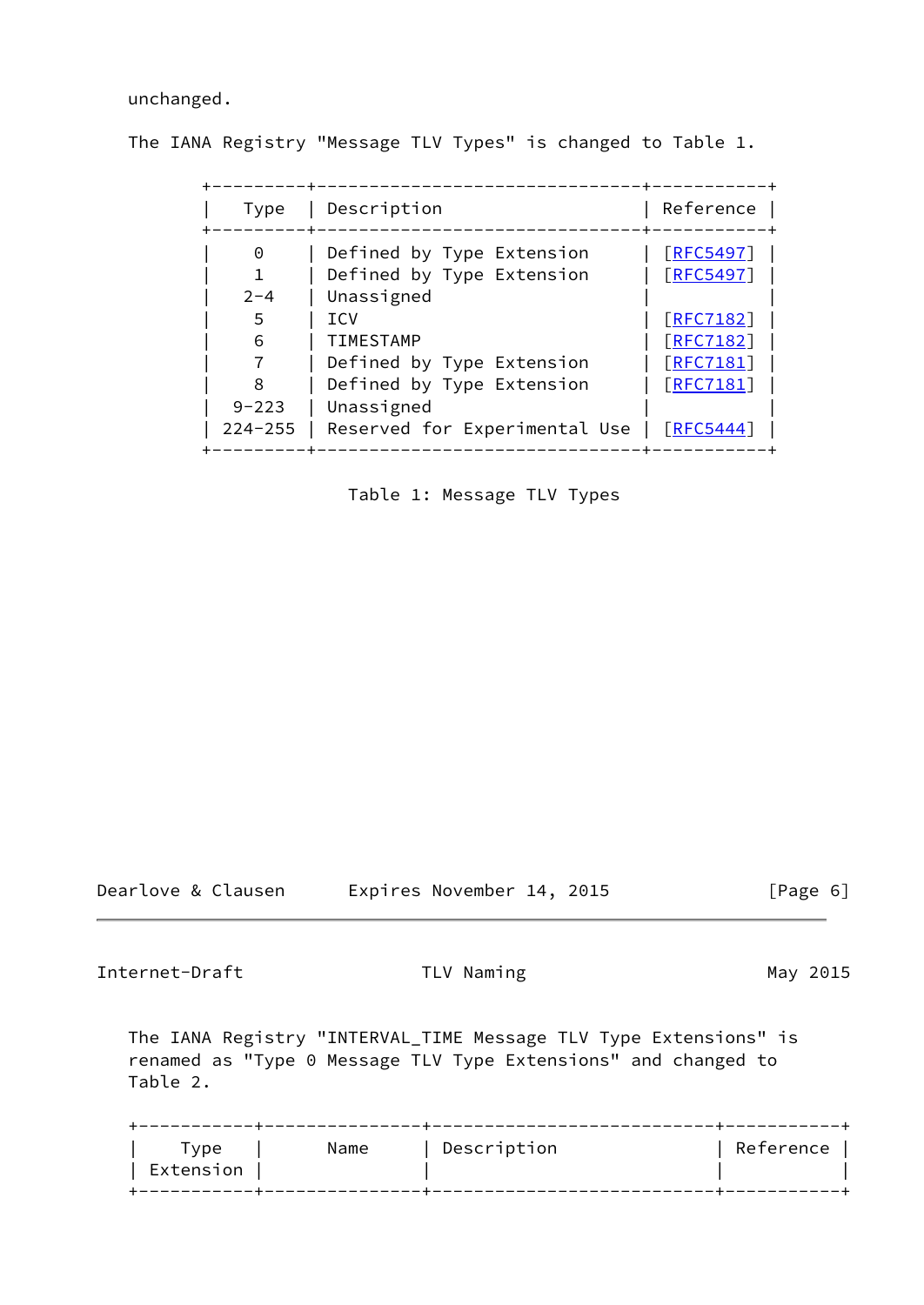| 0                        | INTERVAL_TIME   The maximum time before<br>another message of the<br>same type as this message<br>from the same originator<br>should be received | [REC5497] |
|--------------------------|--------------------------------------------------------------------------------------------------------------------------------------------------|-----------|
| $1 - 223$<br>$224 - 255$ | Unassigned<br>Reserved for Experimental   [RFC5497]                                                                                              |           |
|                          | Use                                                                                                                                              |           |

Table 2: Type 0 Message TLV Type Extensions

 The IANA Registry "VALIDITY\_TIME Message TLV Type Extensions" is renamed as "Type 1 Message TLV Type Extensions" and changed to Table 3.

| Type<br>Extension        | Name | Description                                                                                                                                                                                        | Reference                    |
|--------------------------|------|----------------------------------------------------------------------------------------------------------------------------------------------------------------------------------------------------|------------------------------|
| $1 - 223$<br>$224 - 255$ |      | VALIDITY_TIME   The time from receipt of<br>the message during which<br>the information contained<br>in the message is to be<br>considered valid<br>Unassigned<br>Reserved for Experimental<br>Use | [REC5497]<br><b>RFC54971</b> |

Table 3: Type 1 Message TLV Type Extensions

The IANA Registry "ICV Message TLV Type Extensions" is unchanged.

 The IANA Registry "TIMESTAMP Message TLV Type Extensions" is unchanged.

Dearlove & Clausen Expires November 14, 2015 [Page 7]

Internet-Draft TLV Naming May 2015

The IANA Registry "MPR\_WILLING Message Type Extensions" is renamed as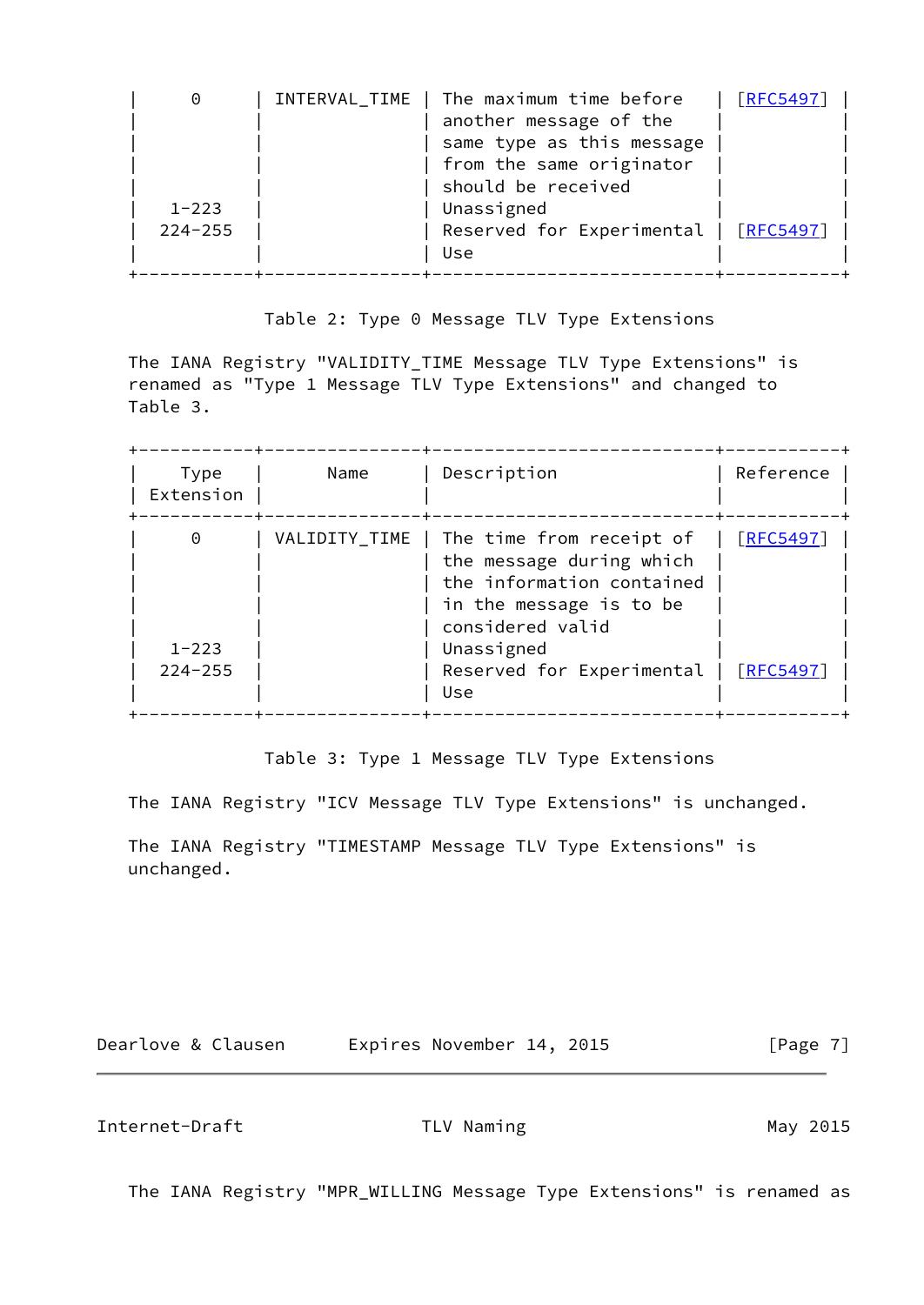"Type 7 Message TLV Type Extensions" and changed to Table 4.

| Type<br>Extension                    | Name        | Description                                                                                                                                                                                                                         | Reference                       |
|--------------------------------------|-------------|-------------------------------------------------------------------------------------------------------------------------------------------------------------------------------------------------------------------------------------|---------------------------------|
| $\Theta$<br>$1 - 223$<br>$224 - 255$ | MPR WILLING | Bits $0-3$ specify the<br>originating router's<br>willingness to act as a<br>flooding MPR; bits 4-7<br>specify the originating<br>router's willingness to act<br>as a routing MPR<br>Unassigned<br>Reserved for Experimental<br>Use | $[$ RFC7181]<br><b>FRFC7181</b> |

Table 4: Type 7 Message TLV Type Extensions

 The IANA Registry "CONT\_SEQ\_NUM Message Type Extensions" is renamed as "Type 8 Message TLV Type Extensions" and changed to Table 5.

| Type<br>Extension        | Name                         | Description                                                           | Reference       |
|--------------------------|------------------------------|-----------------------------------------------------------------------|-----------------|
| 0                        | CONT_SEQ_NUM<br>(COMPLETE)   | Specifies a content<br>sequence number for this<br>complete message   | $[$ RFC7181]    |
|                          | CONT_SEQ_NUM<br>(INCOMPLETE) | Specifies a content<br>sequence number for this<br>incomplete message | [RFC7181]       |
| $2 - 223$<br>$224 - 255$ |                              | Unassigned<br>Reserved for Experimental<br>Use                        | <b>FRFC7181</b> |

Table 5: Type 8 Message TLV Type Extensions

 The IANA Registry "HELLO Message-Type-specific Message TLV Types" is unchanged.

 The IANA Registry "TC Message-Type-specific Message TLV Types" is unchanged.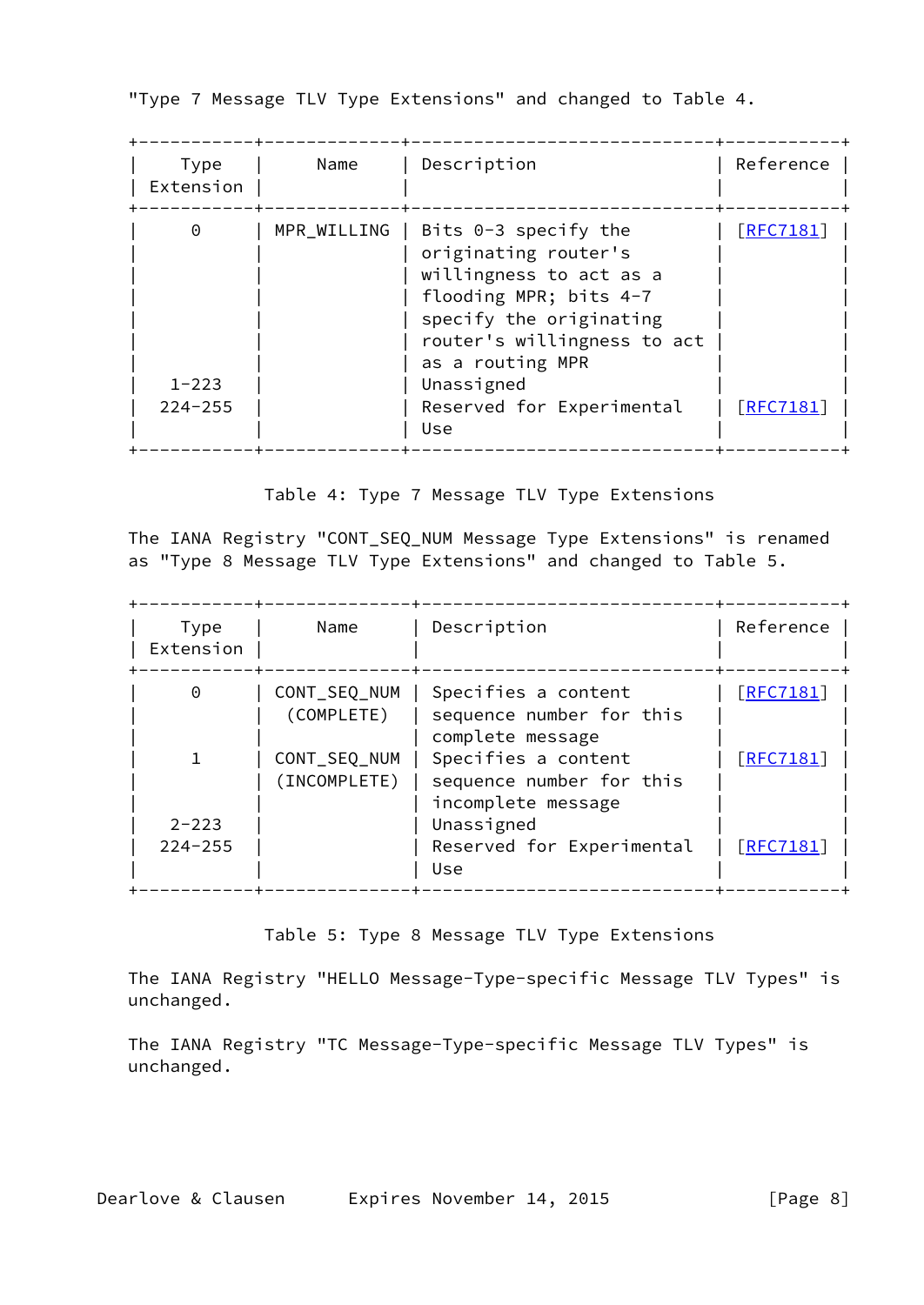Internet-Draft TLV Naming May 2015

The IANA Registry "Address Block TLV Types" is changed to Table 6.

| Type        | Description                   | Reference         |  |
|-------------|-------------------------------|-------------------|--|
| 0           | Defined by Type Extension     | $\lceil$ RFC5497  |  |
|             | Defined by Type Extension     | <b>FRFC5497</b>   |  |
|             | Defined by Type Extension     | [REG130]          |  |
| 3           | Defined by Type Extension     | <b>FRFC6130</b>   |  |
| 4           | Defined by Type Extension     | <b>FRFC6130</b>   |  |
| 5           | <b>ICV</b>                    | $[$ RFC7182]      |  |
| 6           | <b>TIMESTAMP</b>              | $[$ RFC7182]      |  |
|             | LINK METRIC                   | $\lceil$ RFC7181] |  |
| 8           | Defined by Type Extension     | $\lceil$ RFC7181  |  |
| 9           | Defined by Type Extension     | [RFC7181]         |  |
| 10          | Defined by Type Extension     | [RFC7181]         |  |
| $11 - 223$  | Unassigned                    |                   |  |
| $224 - 255$ | Reserved for Experimental Use | $\lceil$ RFC5444] |  |
|             |                               |                   |  |

Table 6: Address Block TLV Types

 The IANA Registry "INTERVAL\_TIME Address Block TLV Type Extensions" is renamed as "Type 0 Address Block TLV Type Extensions" and changed to Table 7.

| Type<br>Extension                    | Name          | Description                                                                                                                                                                                                          | Reference                          |
|--------------------------------------|---------------|----------------------------------------------------------------------------------------------------------------------------------------------------------------------------------------------------------------------|------------------------------------|
| $\Theta$<br>$1 - 223$<br>$224 - 255$ | INTERVAL_TIME | The maximum time before<br>another message of the<br>same type as this message<br>from the same originator<br>and containing this<br>address should be<br>received<br>Unassigned<br>Reserved for Experimental<br>Use | <b>FRFC5497</b><br><b>FRFC5497</b> |

Table 7: Type 0 Address Block TLV Type Extensions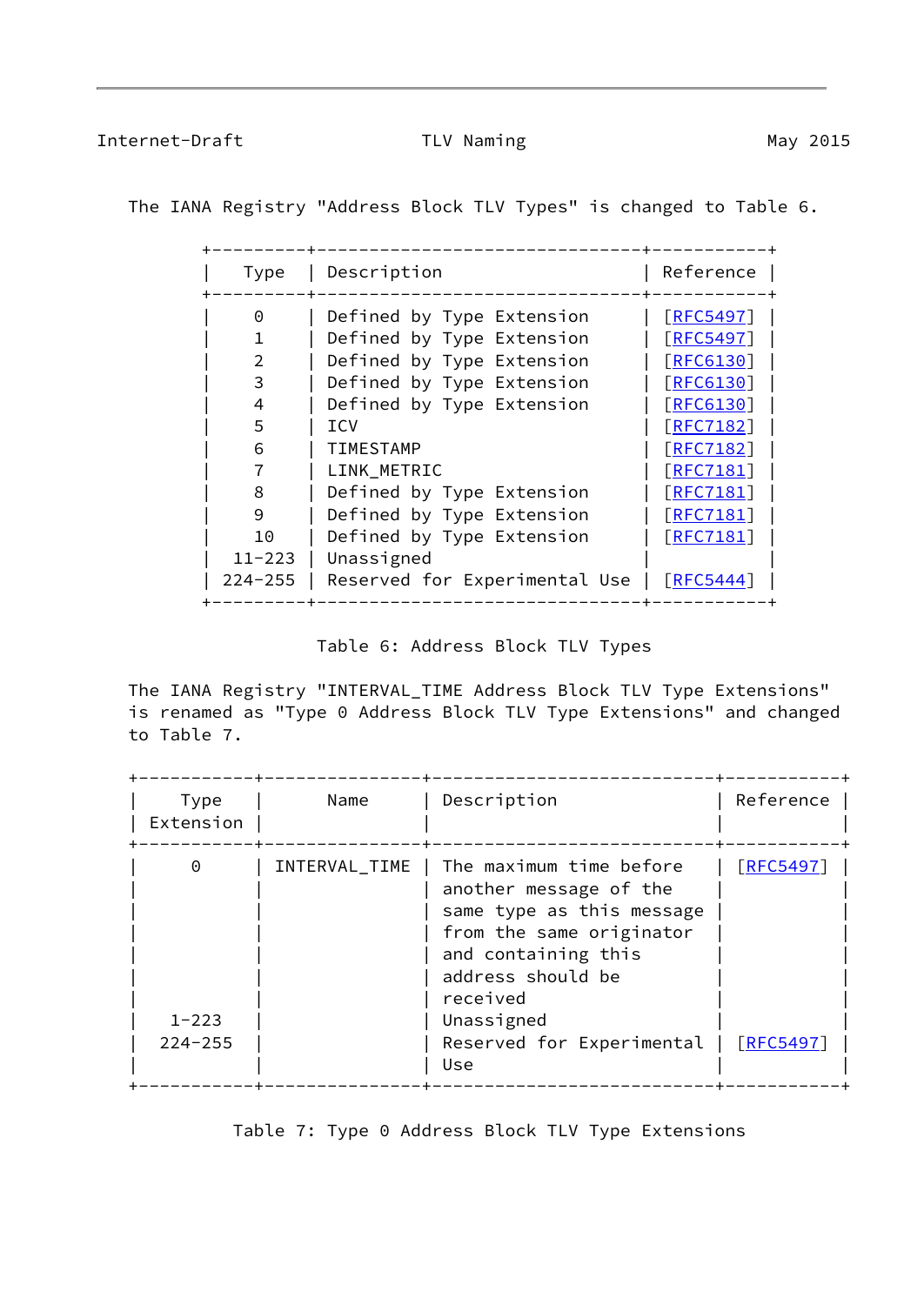Internet-Draft TLV Naming May 2015

 The IANA Registry "VALIDITY\_TIME Address Block Type Extensions" is renamed as "Type 1 Address Block TLV Type Extensions" and changed to Table 8.

| Type<br>Extension        | Name | Description                                                                                                                                                                                           | Reference |
|--------------------------|------|-------------------------------------------------------------------------------------------------------------------------------------------------------------------------------------------------------|-----------|
| $1 - 223$<br>$224 - 255$ |      | VALIDITY_TIME   The time from receipt of<br>the address during which<br>the information regarding<br>this address is to be<br>considered valid<br>Unassigned<br>Reserved for Experimental   [RFC5497] | [REC5497] |
|                          |      | Use                                                                                                                                                                                                   |           |

Table 8: Type 1 Address Block TLV Type Extensions

 The IANA Registry "LOCAL\_IF Address Block Type Extensions" is renamed as "Type 2 Address Block TLV Type Extensions" and changed to Table 9.

| Type<br>Extension        | Name     | Description                                                                              | Reference              |
|--------------------------|----------|------------------------------------------------------------------------------------------|------------------------|
| 0                        | LOCAL_IF | This value is to be<br>interpreted according<br>to the registry<br>[LOCAL_IF TLV Values] | $[$ RFC7188] [RFC6130] |
| $1 - 223$<br>$224 - 255$ |          | Unassigned<br>Reserved for<br>Experimental Use                                           | [REG130]               |

Table 9: Type 2 Address Block TLV Type Extensions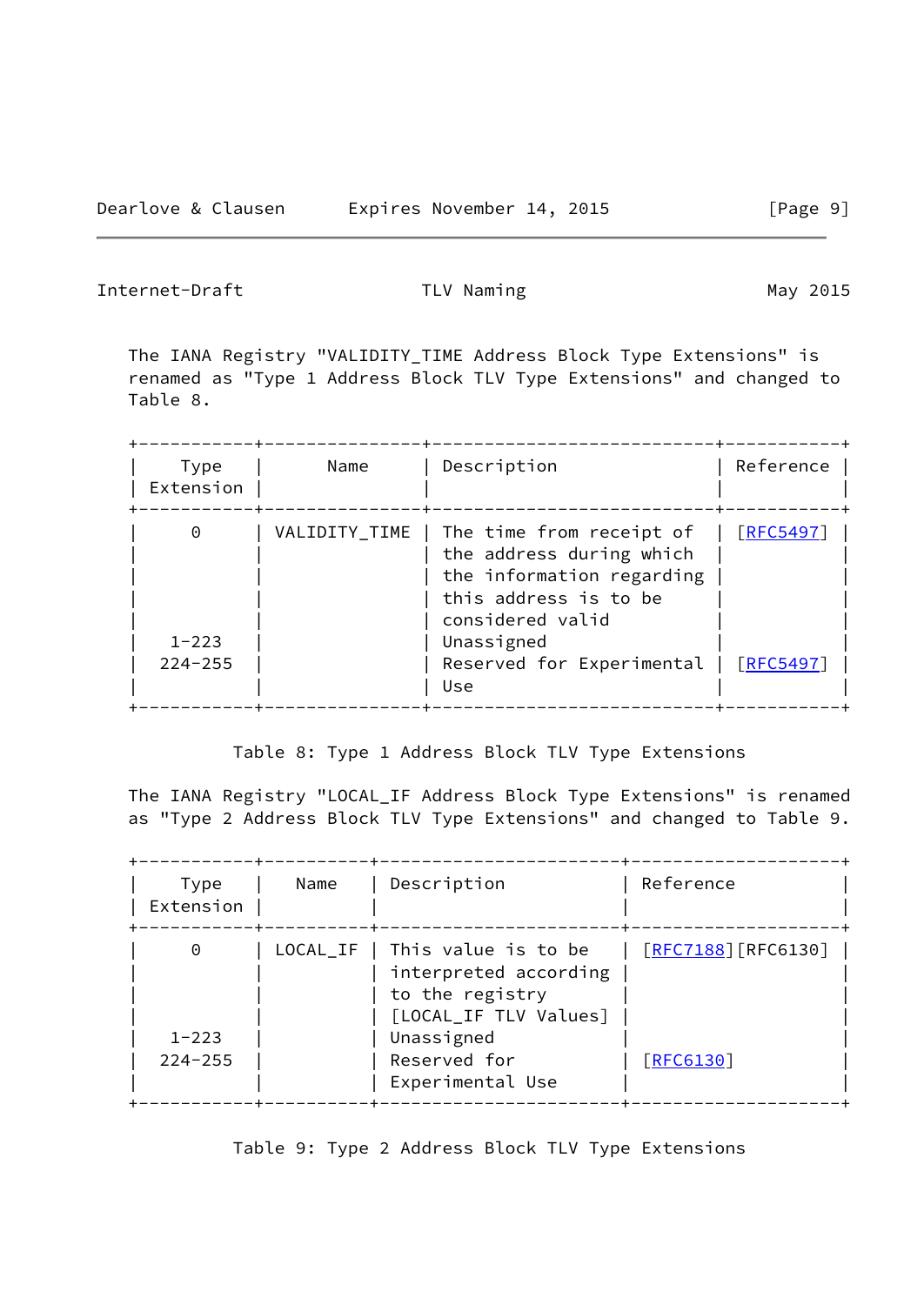| Dearlove & Clausen | Expires November 14, 2015 | [Page 10] |
|--------------------|---------------------------|-----------|
|--------------------|---------------------------|-----------|

Internet-Draft TLV Naming TLV Naming May 2015

 The IANA Registry "LINK\_STATUS Address Block Type Extensions" is renamed as "Type 3 Address Block TLV Type Extensions" and changed to Table 10.

| Type<br>Extension             | Name | Description                                                                                                                                                       | Reference                                                        |
|-------------------------------|------|-------------------------------------------------------------------------------------------------------------------------------------------------------------------|------------------------------------------------------------------|
| 0<br>$1 - 223$<br>$224 - 255$ |      | LINK_STATUS   This value is to<br>be interpreted<br>according to the<br>registry<br>[LINK_STATUS TLV<br>Values]<br>Unassigned<br>Reserved for<br>Experimental Use | $\left[\frac{\text{RFC7188}}{\text{RFC6130}}\right]$<br>[REG130] |

Table 10: Type 3 Address Block TLV Type Extensions

 The IANA Registry "OTHER\_NEIGHB Address Block Type Extensions" is renamed as "Type 4 Address Block TLV Type Extensions" and changed to Table 11.

| Type<br>Extension | Name | Description                                                           | Reference                                                       |
|-------------------|------|-----------------------------------------------------------------------|-----------------------------------------------------------------|
| $\Theta$          |      | OTHER_NEIGHB   This value is to<br>be interpreted<br>according to the | $\lceil \textsf{RFC7188} \rceil \lceil \textsf{RFC6130} \rceil$ |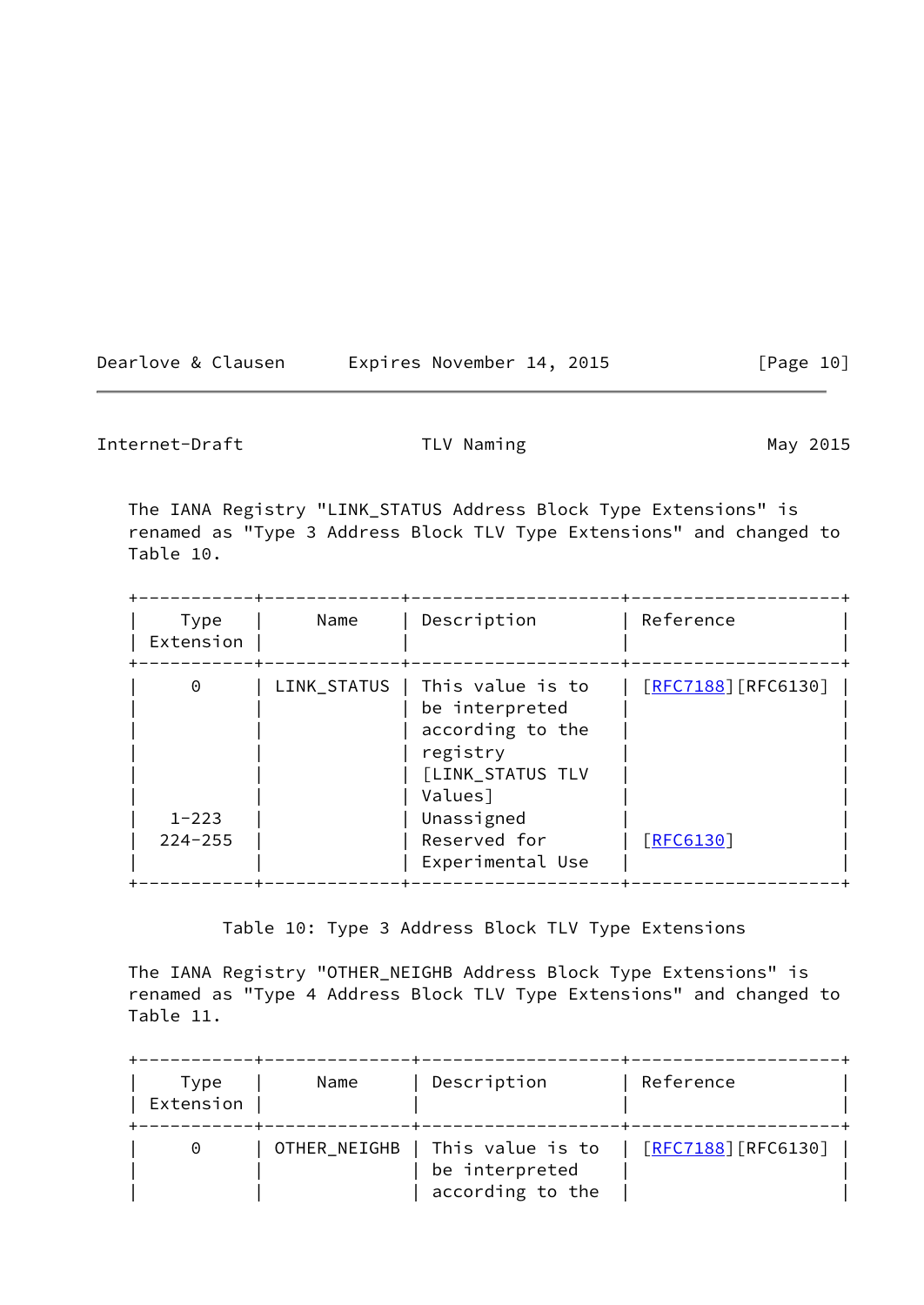| registry<br>[OTHER_NEIGHB TLV<br>Values]<br>Unassigned<br>$1 - 223$<br>Reserved for<br>[REG130]<br>$224 - 255$<br>Experimental Use |  |
|------------------------------------------------------------------------------------------------------------------------------------|--|
|------------------------------------------------------------------------------------------------------------------------------------|--|

Table 11: Type 4 Address Block TLV Type Extensions

 The IANA Registry "ICV Address TLV Type Extensions" is renamed as "ICV Address Block TLV Type Extensions" but is otherwise unchanged.

 The IANA Registry "TIMESTAMP Address TLV Type Extensions" is renamed as "ICV Address Block TLV Type Extensions" but is otherwise unchanged.

| Dearlove & Clausen | Expires November 14, 2015 | [Page 11] |
|--------------------|---------------------------|-----------|
|                    |                           |           |

Internet-Draft TLV Naming TLV Naming May 2015

 The IANA Registry "LINK\_METRIC Address Block TLV Type Extensions" is unchanged.

 The IANA Registry "MPR Address Block Type Extensions" is renamed as "Type 8 Address Block TLV Type Extensions" and changed to Table 12.

| Type<br>Extension        | Name | Description                                                                                   | Reference                  |
|--------------------------|------|-----------------------------------------------------------------------------------------------|----------------------------|
| $\Theta$                 |      | MPR   This value is to be<br>interpreted according to<br>the registry [MPR TLV Bit<br>Values] | <u>[RFC7188</u> ][RFC7181] |
| $1 - 223$<br>$224 - 255$ |      | Unassigned<br>Reserved for Experimental   This Document<br>Use                                |                            |

Table 12: Type 8 Address Block TLV Type Extensions

 The IANA Registry "NBR\_ADDR\_TYPE Address Block Type Extensions" is renamed as "Type 9 Address Block TLV Type Extensions" and changed to Table 13.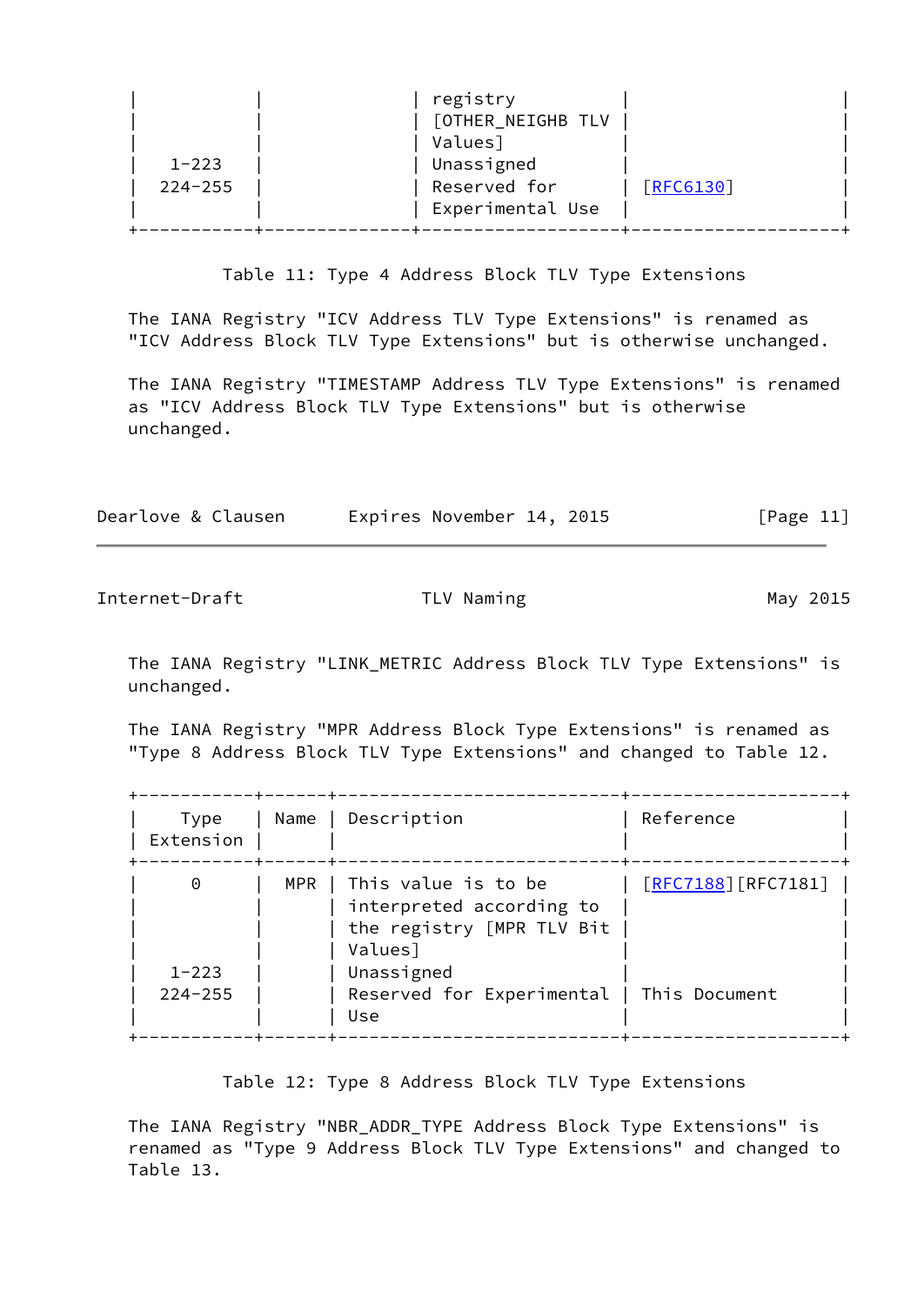| Type<br>Extension             | Name          | Description                                                                                                                                                                  | Reference                                   |
|-------------------------------|---------------|------------------------------------------------------------------------------------------------------------------------------------------------------------------------------|---------------------------------------------|
| 0<br>$1 - 223$<br>$224 - 255$ | NBR_ADDR_TYPE | This value is to  <br>be interpreted<br>according to the<br>registry<br>[NBR_ADDR_TYPE<br>Address Block<br>TLV Bit Values]<br>Unassigned<br>Reserved for<br>Experimental Use | <u>[RFC7188</u> ][RFC7181]<br>This Document |

Table 13: Type 9 Address Block TLV Type Extensions

Dearlove & Clausen Expires November 14, 2015 [Page 12]

<span id="page-13-0"></span>Internet-Draft TLV Naming TLV Naming May 2015

 The IANA Registry "GATEWAY Address Block Type Extensions" is renamed as "Type 10 Address Block TLV Type Extensions" and changed to Table 14.

| Type<br>Extension     | Name           | Description                                                                                                                                                         | Reference                  |
|-----------------------|----------------|---------------------------------------------------------------------------------------------------------------------------------------------------------------------|----------------------------|
| $\Theta$<br>$1 - 223$ | <b>GATEWAY</b> | Specifies that a given  <br>network address is<br>reached via a gateway<br>on the originating<br>router, with value<br>equal to the number of<br>hops<br>Unassigned | <u>[RFC7188]</u> [RFC7181] |
| $224 - 255$           |                | Reserved for<br>Experimental Use                                                                                                                                    | This Document              |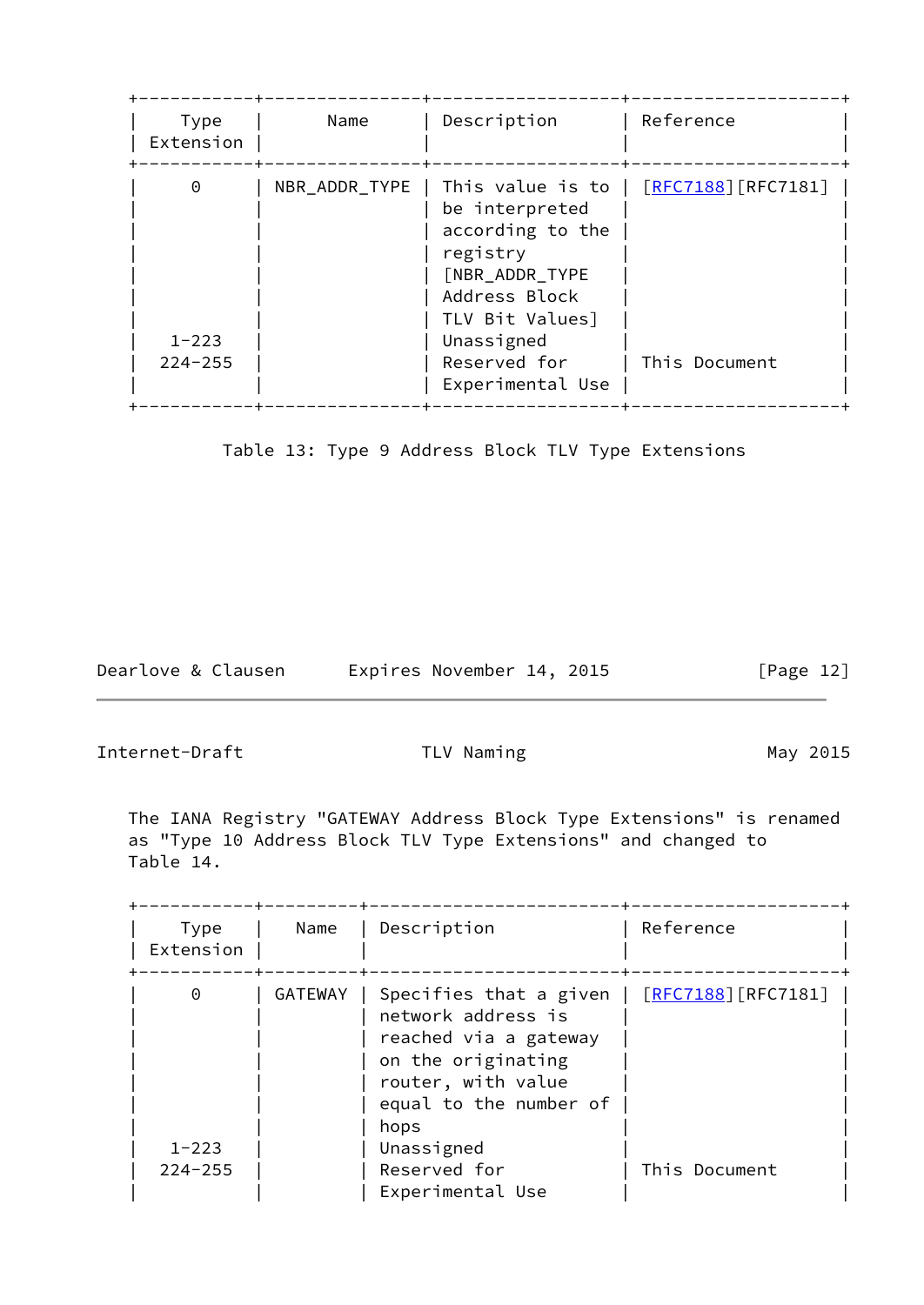+-----------+---------+------------------------+--------------------+

Table 14: Type 10 Address Block TLV Type Extensions

 The IANA Registry "HELLO Message-Type-specific Address Block TLV Types" is unchanged.

 The IANA Registry "TC Message-Type-specific Address Block TLV Types" is unchanged.

 Note: This document adds reservations for experimental use, omitted in [[RFC7181\]](https://datatracker.ietf.org/doc/pdf/rfc7181), to the last three tables.

<span id="page-14-0"></span>[4](#page-14-0). Security Considerations

 As this document is concerned only with how entities are named, those names being used only in documents such as this and IANA registries, this document has no security considerations.

<span id="page-14-1"></span>[5](#page-14-1). Acknowledgments

 The authors would like to thank Adrian Farrel for pointing out the need to reorganize and rationalize the naming of the TLVs defined by [\[RFC5444](https://datatracker.ietf.org/doc/pdf/rfc5444)], and Tom Taylor for pointing out some omissions and errors.

| Dearlove & Clausen | Expires November 14, 2015 | [Page 13] |
|--------------------|---------------------------|-----------|

<span id="page-14-3"></span>Internet-Draft TLV Naming The May 2015

- <span id="page-14-2"></span>[6](#page-14-2). Normative References
	- [RFC2119] Bradner, S., "Key words for use in RFCs to Indicate Requirement Levels", [BCP 14](https://datatracker.ietf.org/doc/pdf/bcp14), [RFC 2119](https://datatracker.ietf.org/doc/pdf/rfc2119), March 1997.
	- [RFC5444] Clausen, T., Dearlove, C., Dean, J., and C. Adjih, "Generalized MANET Packet/Message Format", [RFC 5444](https://datatracker.ietf.org/doc/pdf/rfc5444), February 2009.
	- [RFC5497] Clausen, T. and C. Dearlove, "Representing Multi-Value Time in Mobile Ad Hoc Networks (MANETs)", [RFC 5497](https://datatracker.ietf.org/doc/pdf/rfc5497),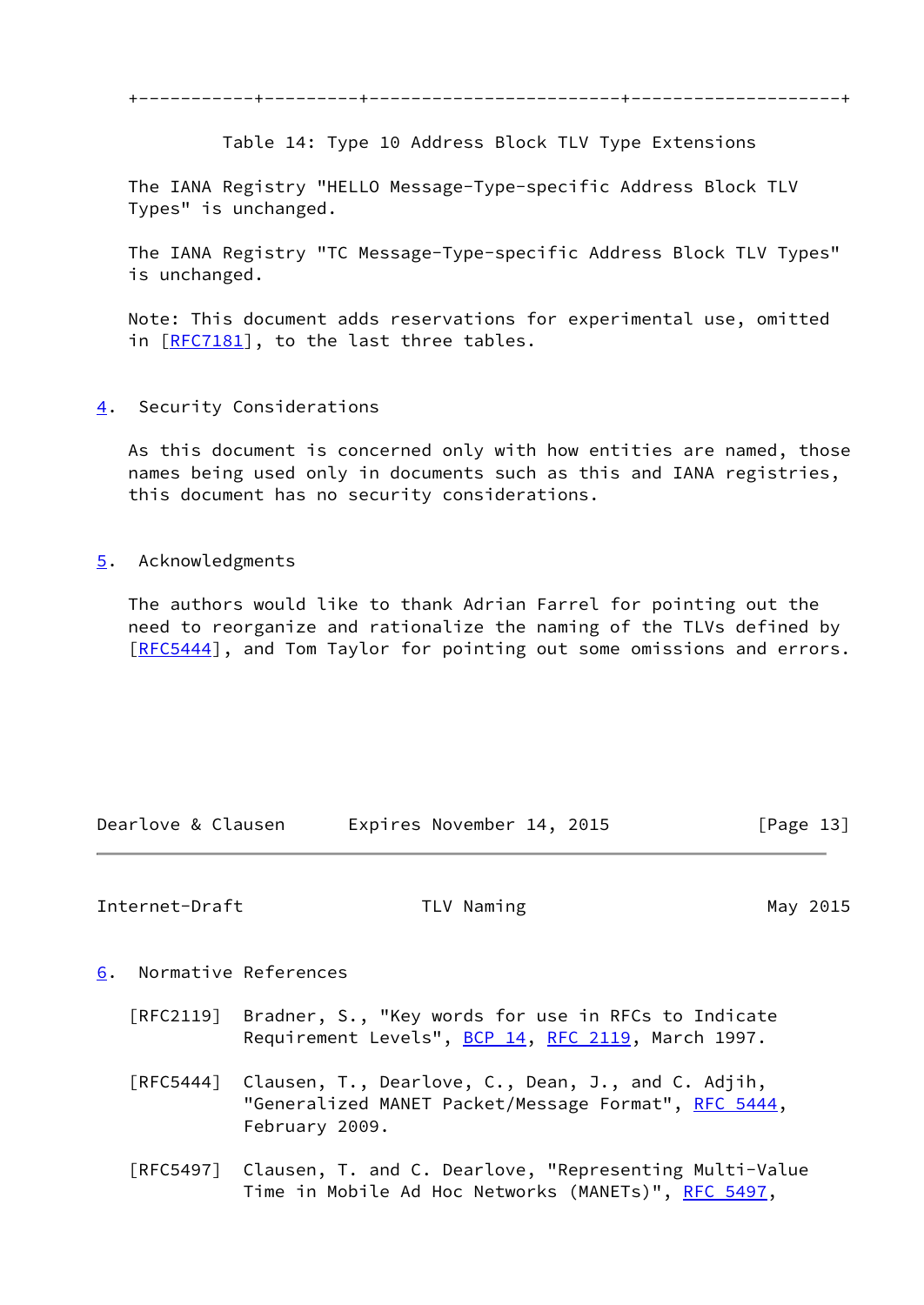March 2009.

- [RFC6130] Clausen, T., Dean, J., and C. Dearlove, "Mobile Ad Hoc Network (MANET) Neighborhood Discovery Protocol (NHDP)", [RFC 6130,](https://datatracker.ietf.org/doc/pdf/rfc6130) April 2011.
- [RFC6621] Macker, J., "Simplified Multicast Forwarding", [RFC 6621](https://datatracker.ietf.org/doc/pdf/rfc6621), May 2012.
- [RFC7181] Clausen, T., Dearlove, C., Jacquet, P., and U. Herberg, "The Optimized Link State Routing Protocol version 2", [RFC 7181,](https://datatracker.ietf.org/doc/pdf/rfc7181) April 2014.
- [RFC7182] Herberg, U., Clausen, T., and C. Dearlove, "Integrity Check Value and Timestamp TLV Definitions for Mobile Ad Hoc Networks (MANETs)", [RFC 7182,](https://datatracker.ietf.org/doc/pdf/rfc7182) April 2014.
- [RFC7188] Dearlove, C. and T. Clausen, "Optimized Link State Routing Protocol version 2 (OLSRv2) and MANET Neighborhood Discovery Protocol (NHDP) Extension TLVs", [RFC 7188](https://datatracker.ietf.org/doc/pdf/rfc7188), April 2014.

Authors' Addresses

 Christopher Dearlove BAE Systems Advanced Technology Centre West Hanningfield Road Great Baddow, Chelmsford United Kingdom

 Phone: +44 1245 242194 Email: chris.dearlove@baesystems.com URI: <http://www.baesystems.com/>

| Dearlove & Clausen | Expires November 14, 2015 | [Page 14] |
|--------------------|---------------------------|-----------|
|--------------------|---------------------------|-----------|

Internet-Draft TLV Naming TLV Naming May 2015

 Thomas Heide Clausen LIX, Ecole Polytechnique

Phone: +33 6 6058 9349